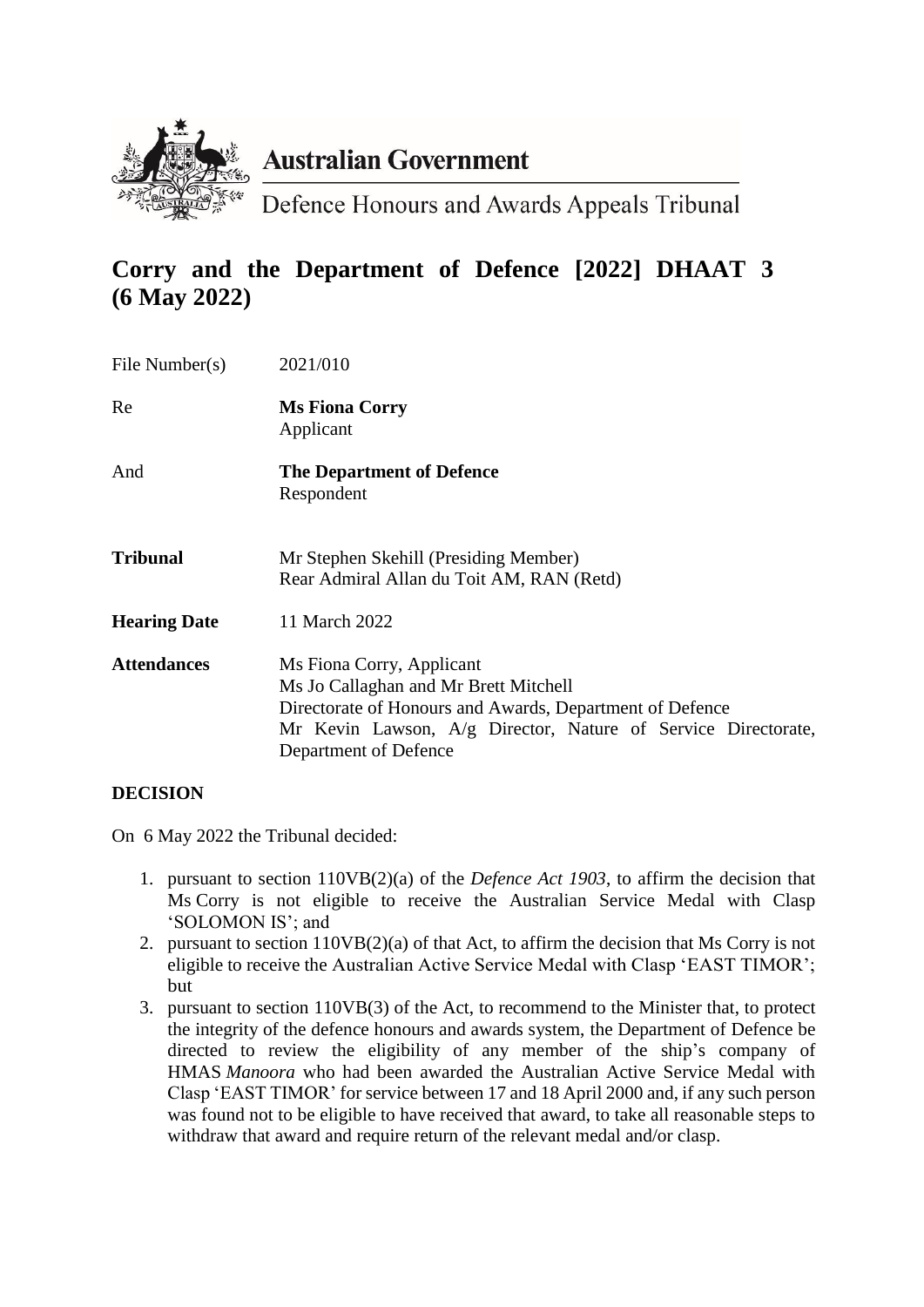## **CATCHWORDS**

*DEFENCE AWARD –Australian Active Service Medal with Clasp 'EAST TIMOR' – prescribed operation – Operation TANAGER – whether allotted for service*

*DEFENCE AWARD – Australian Service Medal with Clasp 'SOLOMON IS' – prescribed operation – Operation PLUMBOB – Operation TREK – whether service was rendered for the required period*

## **LEGISLATION**

*Defence Act 1903 –* Part VIIIC – Sections 110T, 110V(1), 110VB(2), 110VB(6) *Defence Regulation 2016 Section 36*

#### **Australian Active Service Medal with Clasp 'EAST TIMOR'**

*Commonwealth of Australia Gazette S33*5 *Australian Active Service Medal Regulations, Letters Patent,* dated 2 November 1988

*Commonwealth of Australia Gazette S110*, *Australian Active Service Medal Regulations, Ministerial Declaration and Determination, Clasp 'EAST TIMOR'* dated 29 February 2000 *Australian Active Service Medal Regulations, Ministerial Declaration and Determination, Clasp 'EAST TIMOR'* dated 29 September 2001 (not gazetted)

*Commonwealth of Australia Gazette S515*, *Australian Active Service Medal Regulations, Declaration and Determination, Clasp 'EAST TIMOR'* dated 16 December 2004

*Australian Active Service Medal Regulations*, Instrument of Delegation dated 23 September 2018

#### **Australian Service Medal with Clasp 'SOLOMON IS'**

*Commonwealth of Australia Gazette S336, Australian Service Medal Regulations Letters Patent* dated 2 November 1988

*Commonwealth of Australia Gazette S230, Australian Service Medal Regulations Declaration and Determination, Clasp 'SOLOMON IS'* dated 29 June 2001

*Commonwealth of Australia Gazette S21, Australian Service Medal Regulations Declaration and Determination, Clasp 'SOLOMON IS'* dated 29 January 2004

*Australian Service Medal Regulations*, Instrument of Delegation, dated 23 September 2018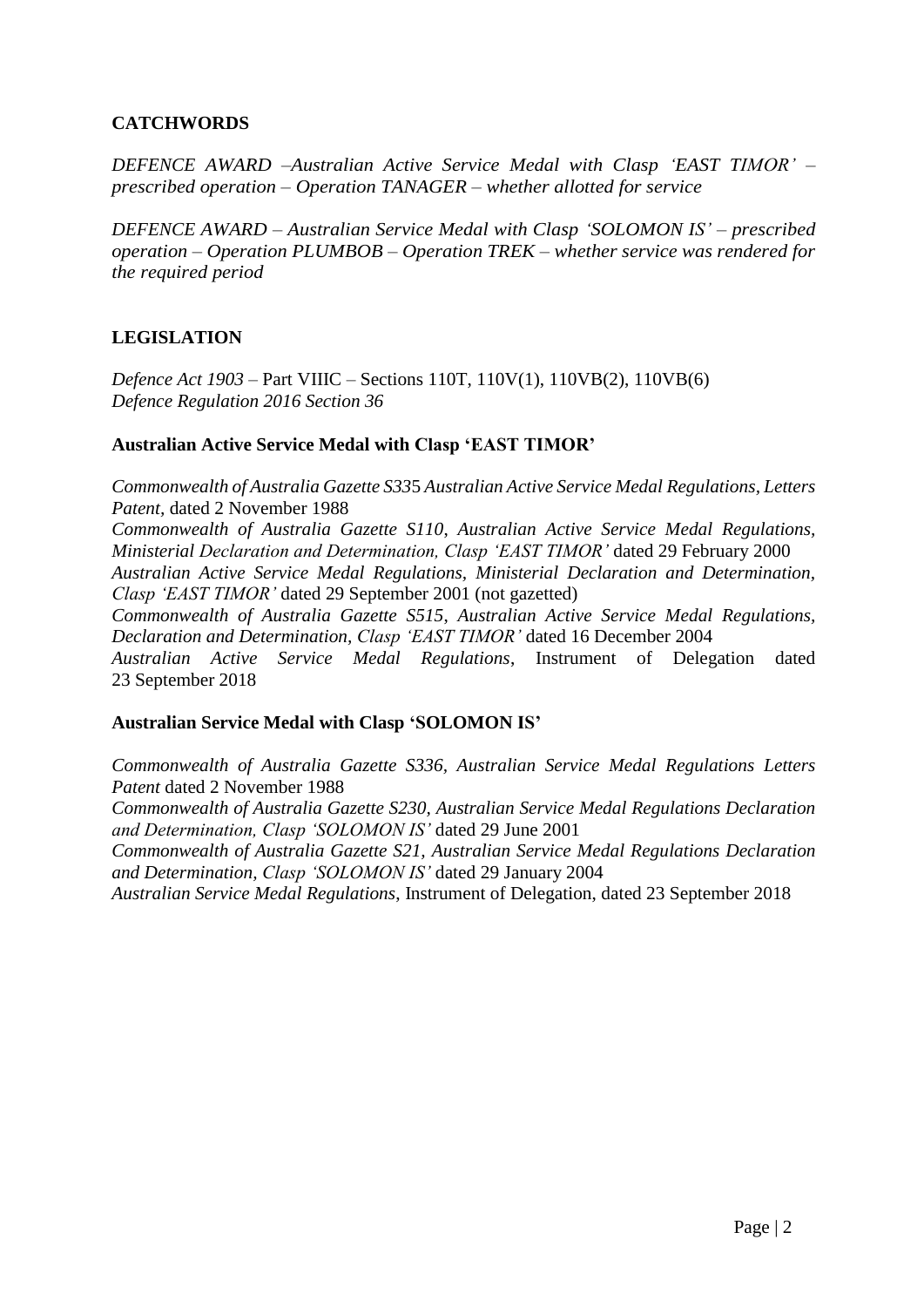## **Introduction**

1. The Applicant, Ms Fiona Sandra Corry, seeks review of a decision dated 18 January 2018 of Ms Christine Norton, Assessor, Service Assessments and Awards in the Directorate of Honours and Awards of the Department of Defence (the Directorate), that Ms Corry "does not qualify for any additional awards."<sup>1</sup>

## **Decision under review**

2. On 7 and 13 October 2017, Ms Corry submitted online applications to the Directorate for a 'full medal assessment'. A 'full medal assessment' involves research of an individual's length of service and recorded operational service history which is then assessed against criteria for medals aligned to that service.<sup>2</sup>

3. On 18 January 2018, in response to Ms Corry's application, Ms Norton stated "an examination of your service records confirms that you qualified for the Australian Defence Medal. Records confirm that this award has been previously issued to you and that you do not qualify for any additional awards."<sup>3</sup>

4. On 8 July 2021, Ms Corry made application to the Tribunal seeking a review of the above decision.<sup>4</sup> Her application for review stated that she sought award of the Australian Active Service Medal (AASM) for service in East Timor and the Solomon Islands. Ms Corry later clarified that she sought the Australian Service Medal (ASM) for service in the Solomon Islands, along with the AASM for service in East Timor.<sup>5</sup>

## **Tribunal jurisdiction**

5. Pursuant to s110VB(2) of the *Defence Act 1903* the Tribunal has jurisdiction to review a reviewable decision if an application is properly made to it. The term *reviewable decision* is defined in s110V(1) and includes a decision made by a person within the Department of Defence to refuse to recommend a person for a defence award in response to an application. Regulation 36 of the *Defence Regulation 2016* lists the defence awards that may be the subject of a reviewable decision. Included in the defence awards listed in Regulation 36 are the AASM and the ASM. Therefore, the Tribunal has jurisdiction to review decisions in relation to these awards.

## **Ms Corry's service**

1

6. Ms Corry enlisted in the Permanent Naval Force on 15 February 1995, on an open ended enlistment. Ms Corry served as a Cook and was issued with her 'Certificate of Completion of her Apprenticeship in the Trade of Cooking' on 19 January 2000.<sup>6</sup>

<sup>&</sup>lt;sup>1</sup> Letter to Ms Corry from Ms Christine Norton dated 18 January 2018.

<sup>&</sup>lt;sup>2</sup> Defence letter to Tribunal signed by Ms Petrina Cole, Director Honours and Awards, dated 26 August 2021.

<sup>&</sup>lt;sup>3</sup> Letter to Ms Corry from Ms Christine Norton.

<sup>4</sup> Application for review of decision, Ms Fiona Corry, dated 8 July 2021.

<sup>5</sup> Email from Ms Corry to the Tribunal, dated 15 September 2021 (Ms Corry's comments on the Defence Report).

<sup>6</sup> Service Record Corry, Fiona Sandra W154295.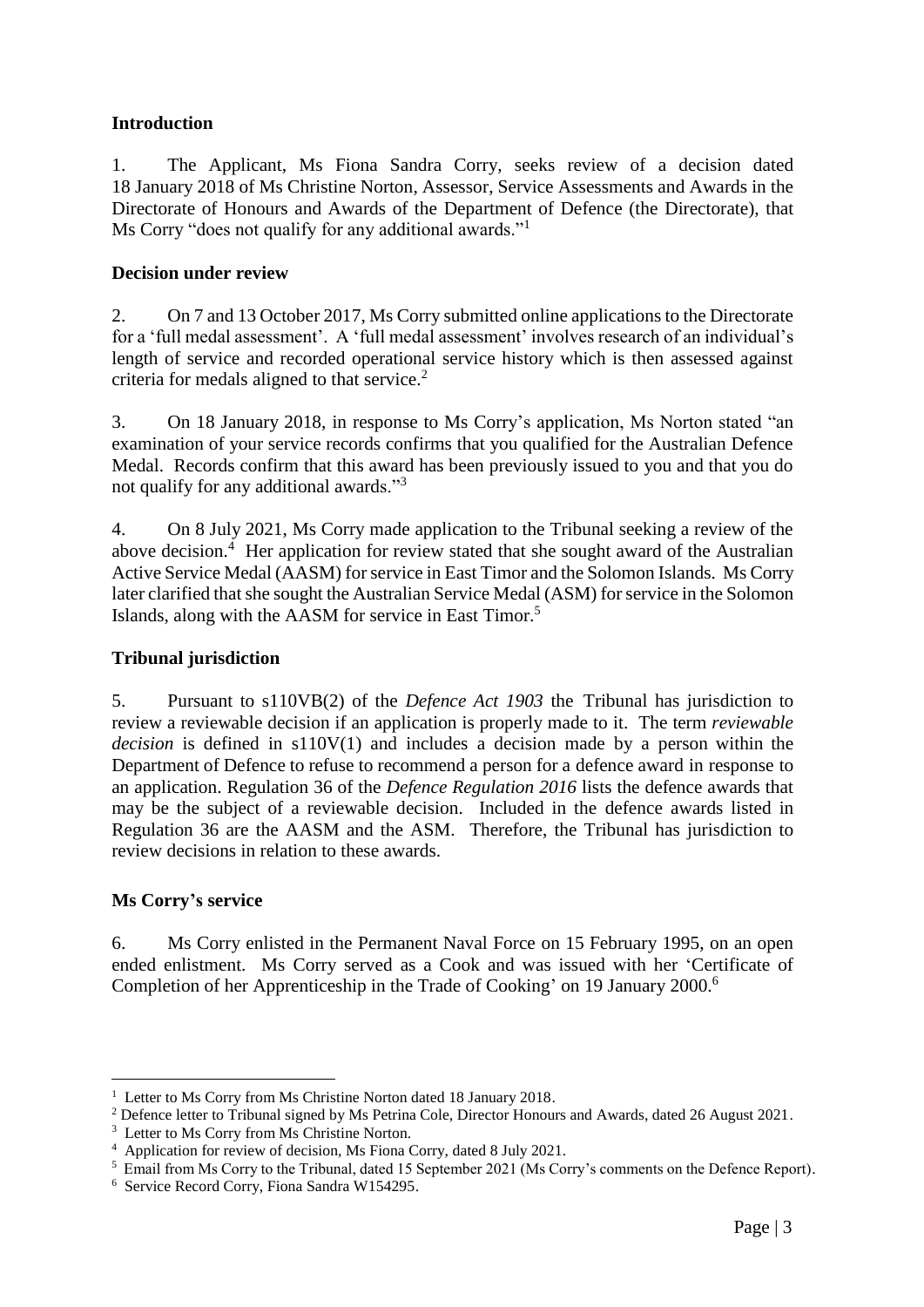7. Relevant to this application, Ms Corry was posted to the *Kanimbla* class amphibious warfare ship HMAS *Manoora* from 13 April 1998 until 19 July 1998 when she was loaned to the shore establishment HMAS *Stirling* in Western Australia. On 27 July 1998 Ms Corry returned to *Manoora* and remained posted to the ship until 22 October 2000.

8. Defence records confirm that, on 17 April 2000, *Manoora* arrived in Dili, East Timor and departed the following day. *Manoora* is recorded as having *'offload*(ed) *civil aid material for East Timor and embark*(ed) *cargo for return to Australia'*. 7 During this time, Dili was within the prescribed area of operations for Operation TANAGER, in support of the United Nations Transitional Administration in East Timor (UNTAET).

9. Those same records confirm that, on 8 June 2000, *Manoora* deployed to the Solomon Islands for Operation PLUMBOB, entering the Solomon Islands Area of Operations on 11 June 2000, and that the ship was *'on standby in anticipation of the requirement to conduct evacuations by sea. Departed the Solomon Islands Area of Operations on 21 June 2000.'* 8

10. On 22 October 1999 Ms Corry completed an 'election to discharge' effective on 22 October 2000.<sup>9</sup> She proceeded to take annual leave from 19 July 2000 until 21 October 2000.<sup>10</sup> On 22 October 2000 Ms Corry was posted to 'shore' for discharge, and she completed formalities for discharge, including a medical examination, at HMAS *Cerberus* in her home-state. On 31 October 2000 Ms Corry's discharge was postponed because of a medical issue which required surgery. <sup>11</sup>

11. On 8 November 2000, while Ms Corry was ashore awaiting discharge under the administration of *Cerberus*, *Manoora* departed Townsville on deployment to the Solomon Islands for Operation TREK, in support of the International Peace Monitoring Team. Defence records confirm that the ship entered the Solomon Islands Area of Operations on 12 November 2000 and departed on 12 December 2000.<sup>12</sup>

12. On 6 December 2000, after undergoing surgery, the Medical Officer at *Cerberus* certified Ms Corry 'fit for discharge'.<sup>13</sup> She was finally discharged on 3 January 2001 having served for five years and 10 months and has been awarded the Australian Defence Medal for her service.<sup>14</sup>

# **The Australian Active Service Medal with Clasp 'EAST TIMOR'**

13. The AASM was created by Letters Patent, signed by The Queen on 13 September 1988. As set out in the *Australian Active Service Medal Regulations 1988*, '*the Governor-General, on the recommendation of the Minister, may declare a warlike operation in which* 

<sup>&</sup>lt;u>.</u> 7 Ship's Movements HMAS *Manoora* Feb 2000 to Jun 2002.

<sup>8</sup> Ibid.

<sup>&</sup>lt;sup>9</sup> Corry, FS Service Record Eligibility for Discharge Form.

<sup>&</sup>lt;sup>10</sup> ADO Report Corry, Fiona S.

<sup>&</sup>lt;sup>11</sup> Service Record, Corry, FS.

<sup>12</sup> Ships Movements HMAS *Manoora* Feb 2000 to Jun 2002.

<sup>&</sup>lt;sup>13</sup> Service Record, Corry, FS.

<sup>&</sup>lt;sup>14</sup> Service Record Corry, Fiona Sandra W154295 Folio 52; Certificate of Service dated 15 January 2001.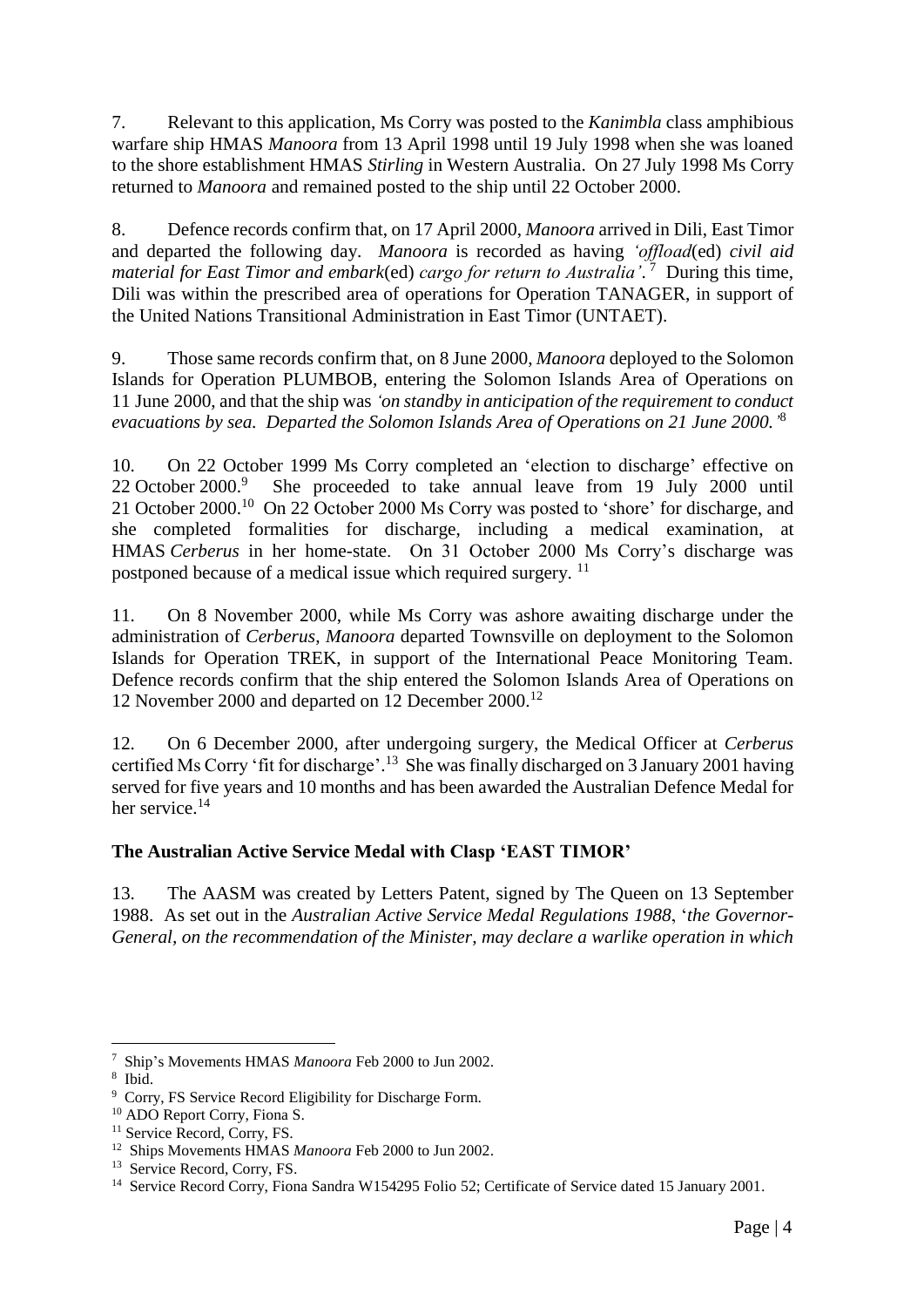*members of the Defence Force are, or have been on or after 14 February 1975, engaged, to be a prescribed operation for the purposes of these Regulations*.' 15

14. On 1 March 2000, the Governor-General approved certain conditions for the creation of the AASM with Clasp 'EAST TIMOR'.<sup>16</sup> The Governor-General relevantly declared:

*(a) … under regulation 3, the following warlike operations in which members of the Australian Defence Force are engaged in the area comprising East Timor and the sea adjacent to East Timor out to a distance of 12 nautical miles from the low water mark to be a 'prescribed operation' for the purposes of the regulations:*

- *(i) Operation 'Faber' that commenced 16 September 1999;*
- *(ii) Operation 'Warden' that commenced 16 September 1999;*
- *(iii) Operation 'Tanager' that commenced 20 February 2000.*

15. On 16 December 2004, the above declaration and determination was revoked by *Commonwealth of Australia Gazette, S515, Australian Active Service Medal Regulations, Declaration and Determination<sup>17</sup>*which relevantly declared and determined:

*[…]*

*(b) … under regulation 3, the following warlike operations in which members of the Australian Defence Force are engaged in the area comprising East Timor and the sea adjacent to East Timor out to a distance of 12 nautical miles from the low water mark to be a 'prescribed operation' for the purposes of the regulations:*

- *(i) Operation 'Faber' that commenced 16 September 1999 and ended on 23 February 2000;*
- *(ii) Operation 'Warden' that commenced 16 September 1999 and ended on 10 April 2000;*
- *(iii) Operation 'Tanager' that commenced on 20 February 2000 and ended on 19 May 2002;*
- *(iv) Operation 'Citadel' that commenced on 20 May 2002 and ended on 17 August 2003.*

(c) *… under subregulation 4(2) of the Regulations, that the conditions for the award of the AASM with Clasp 'EAST TIMOR' ("the Medal") for that prescribed operation are:*

*(i) The Medal may be awarded to a member of the Australian Defence Force who rendered allotted service as such a member while posted as a member of the Australian element for duty to the prescribed operation for a prescribed period;*

1

<sup>…</sup>

<sup>15</sup> *Commonwealth of Australia Gazette, S335,Letters Patent, Australian Active Service Medal Regulations*, dated 2 November 1988.

<sup>16</sup> *Commonwealth of Australia Gazette, S110, Australian Active Service Medal Regulations, Declaration and Determination,* dated 29 February 2000.

<sup>17</sup> *Commonwealth of Australia Gazette, S515, Australian Active Service Medal Regulations, Declaration and Determination,* dated 16 December 2004.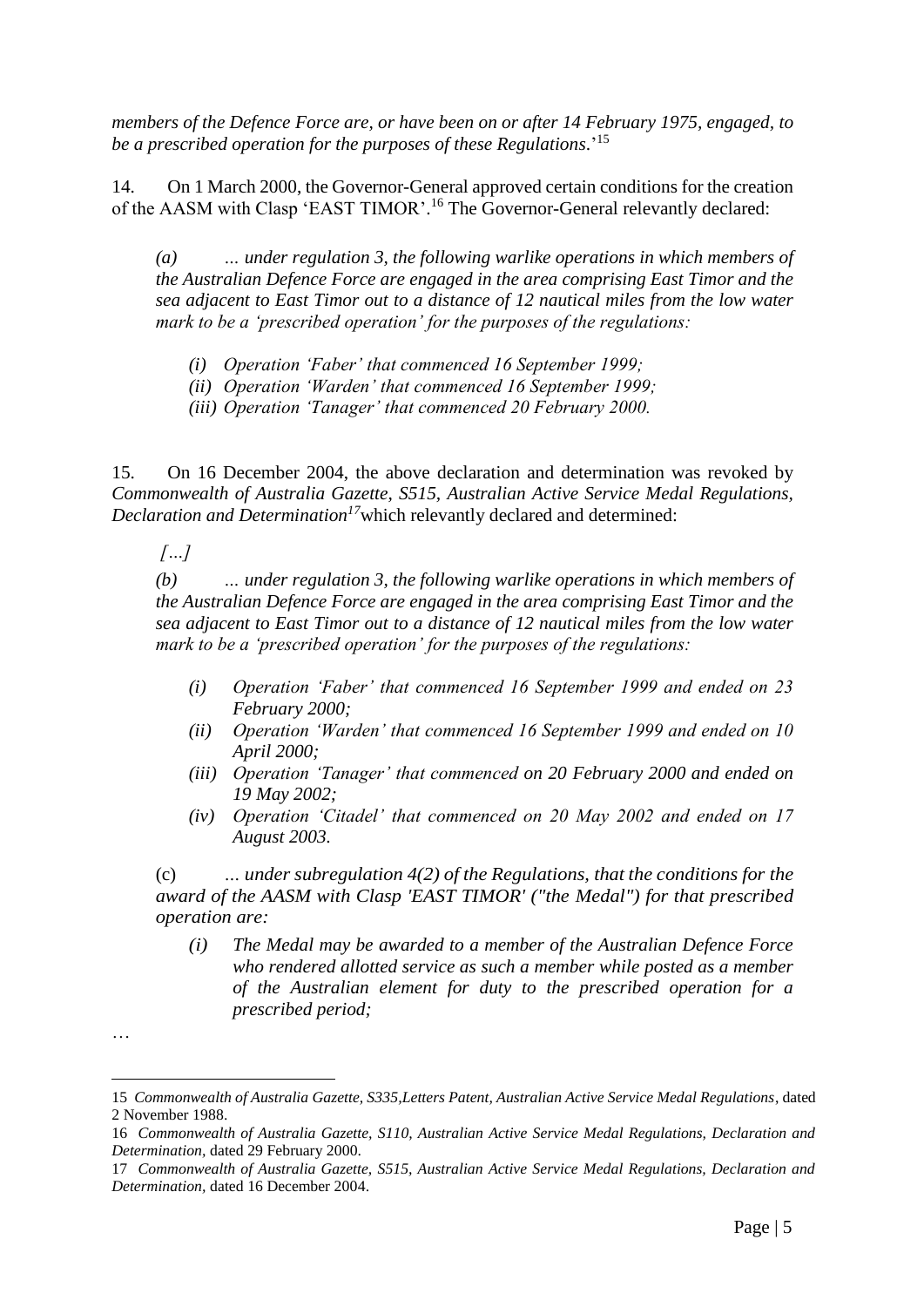- *(iv) For the period that commenced on 16 September 1999 and ended on 17 August 2003, the Medal may be awarded to a member of the Australian Defence Force who rendered service as such a member and who for a prescribed period, undertook official visits, inspections or other occurrences of· a temporary nature in connection with the military contribution in the prescribed operation;*
- *(vi) In this paragraph "prescribed period" means:*
	- *(A) in relation to subparagraphs*  $(c)(i)$ *,*  $(c)(ii)$  *and*  $(c)(v)$ *, a period of not less than one day; and*
	- *(B) in relation to subparagraph (c)(iv), a period on not less than an aggregate of 30 days;*

*PROVIDED THAT the qualifying period of service as described in*  subparagraphs  $(c)(i)$ ,  $(c)(ii)$  or  $(c)(iii)$  may be deemed by the Chief of the *Defence Force or delegate to have been established notwithstanding that the member has not met the qualifying periods described if service in relation to the prescribed operation was terminated owing to the death, evacuation due to illness or injury or other disability due to service; […]*

## **The Australian Service Medal with Clasp 'SOLOMON IS'**

16. The eligibility criteria for awarding the ASM with clasp 'SOLOMON IS' are set out in the *Commonwealth of Australia Gazette, S21, Australian Service Medal Regulations, Declaration and Determination* dated 29 January 2004<sup>18</sup> which relevantly states:

*[…]*

…

*(b) declare, under regulation 3 of the Regulations, the non-warlike activity, Operation TREK, in which members of the Australian Defence Force are engaged, in the area comprising the Solomon Islands and its territorial sea, that commenced on 4 November 2000 and ended 15 March 2002, to be a prescribed operation for the purposes of the Regulations; and*

*(c) determine, under subregulation 4(2) of the Regulations, that the conditions for award of the Australian Service Medal with Clasp 'SOLOMON IS'("the Medal") for the prescribed operation are:*

*(i) the Medal may be awarded to a member of the Australian Defence Force who rendered service as such a member while posted to or serving as a member of the Australian element of the prescribed operation for a period of 30 days, or for periods amounting in the aggregate to 30days;*

<u>.</u>

<sup>…</sup> …

<sup>&</sup>lt;sup>18</sup> Commonwealth of Australia Gazette S21, Australian Service Medal Regulations, Declaration and *Determination* dated 29 January 2004.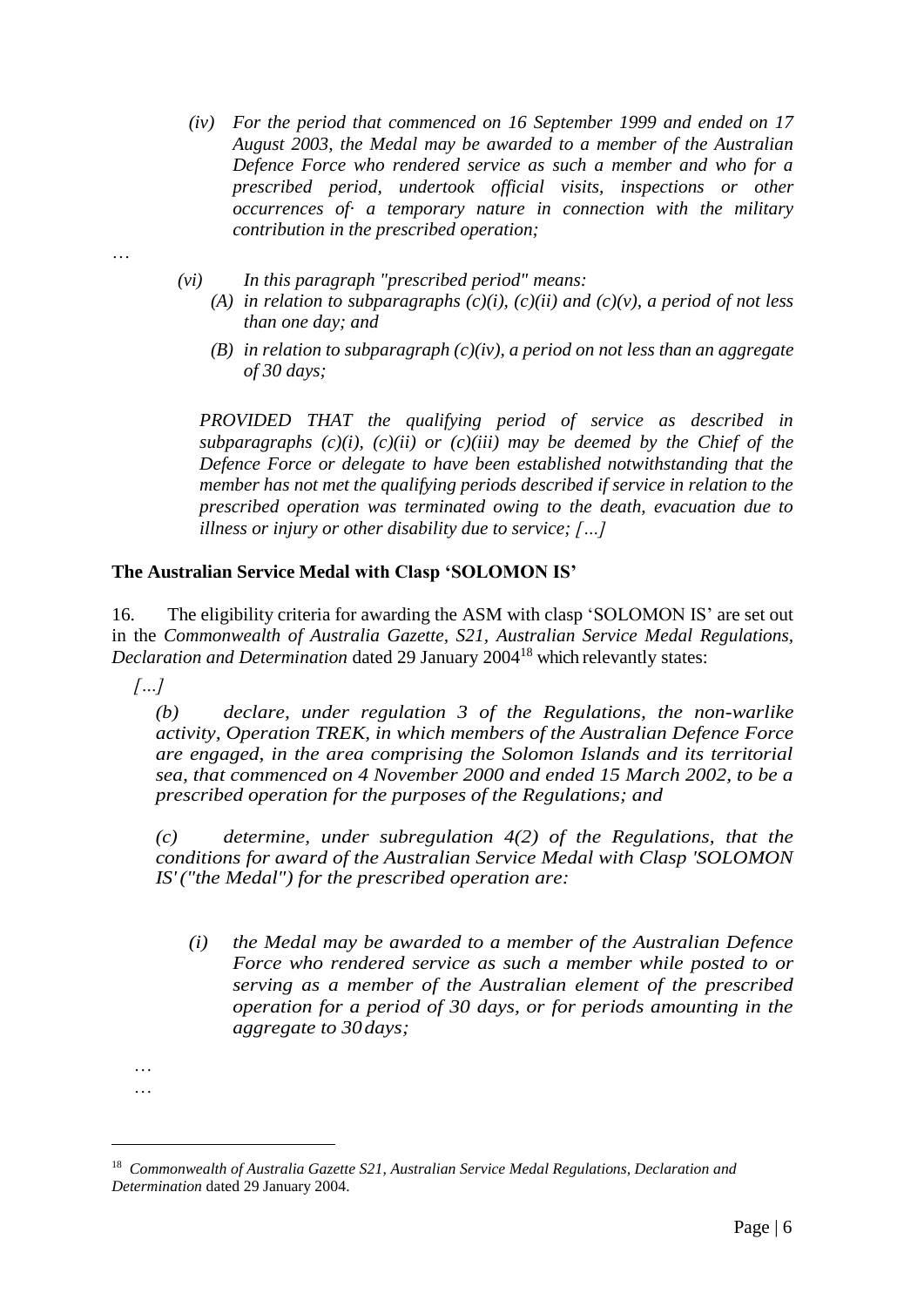- *(iv) the Medal may be awarded to a member of the Australian Defence Force who rendered service as such a member for a period of 30 days, or for periods amounting in the aggregate to 30 days, for official visits, inspections or other occurrences of a temporary nature with the military contribution in the prescribed operation;*
- … …
- *(vi) the qualifying period of service as described in subparagraphs (c)(i), (c)(ii) c(iii) or c(iv) of this Instrument may be deemed by the Chief of the Defence Force or delegate to have been established notwithstanding that the member has not met the qualifying periods described if service in relation to the prescribed operation was terminated due to the death, evacuation due to illness or injury or other disability due to service.*

## **Ms Corry's application to the Tribunal**

17. In her application to the Tribunal, Ms Corry indicated that some members of *Manoora's* ships' company had been recognised for their service while others, such as herself, had not. She also asserted that conditions had been amended 'several years later' to allow recognition of her service in East Timor and the Solomon Islands.<sup>19</sup>

#### **Defence Report**

<u>.</u>

18. The Defence Report states that, following Ms Corry's application to the Tribunal, Defence reviewed the original 2018 decision and assessed Ms Corry's eligibility for the AASM with Clasp 'EAST TIMOR' and ASM with Clasp 'SOLOMON IS' afresh.<sup>20</sup>

19. As detailed in *Manoora's* Report of Proceedings for April 2000, dated 7 May 2000 (attached to the Defence Report), while in Dili the ship offloaded a large quantity of civil aid material, including two passenger vehicles and embarked a quantity of ammunition and general cargo for return to Australia.<sup>21</sup>

20. Defence stated that it does not dispute that Ms Corry was a member of the ship's company when *Manoora* was within the area of operations for Operation TANAGER; however, it asserts that there is no evidence that either she, the ship's company, or in fact the ship itself was "allotted for service" to the operation.<sup>22</sup>

21. Defence discusses the term "allotment" which it states is a technical term relating to a special administrative procedure designed to accurately identify persons or units whose duties are directly related to warlike activities within a defined operational area. Defence went on to state that Instruments of Allotment are required by legislation to determine

<sup>&</sup>lt;sup>19</sup> Ms Corry's application to the Tribunal dated 8 August 2021.

<sup>&</sup>lt;sup>20</sup> Letter from Ms Petrina Cole to Tribunal dated 26 August 2021.

<sup>21</sup> HMAS *Manoora*, Report of Proceedings, dated 7 May 2000.

 $22$  Letter from Ms Petrina Cole to Tribunal dated 26 August 2021.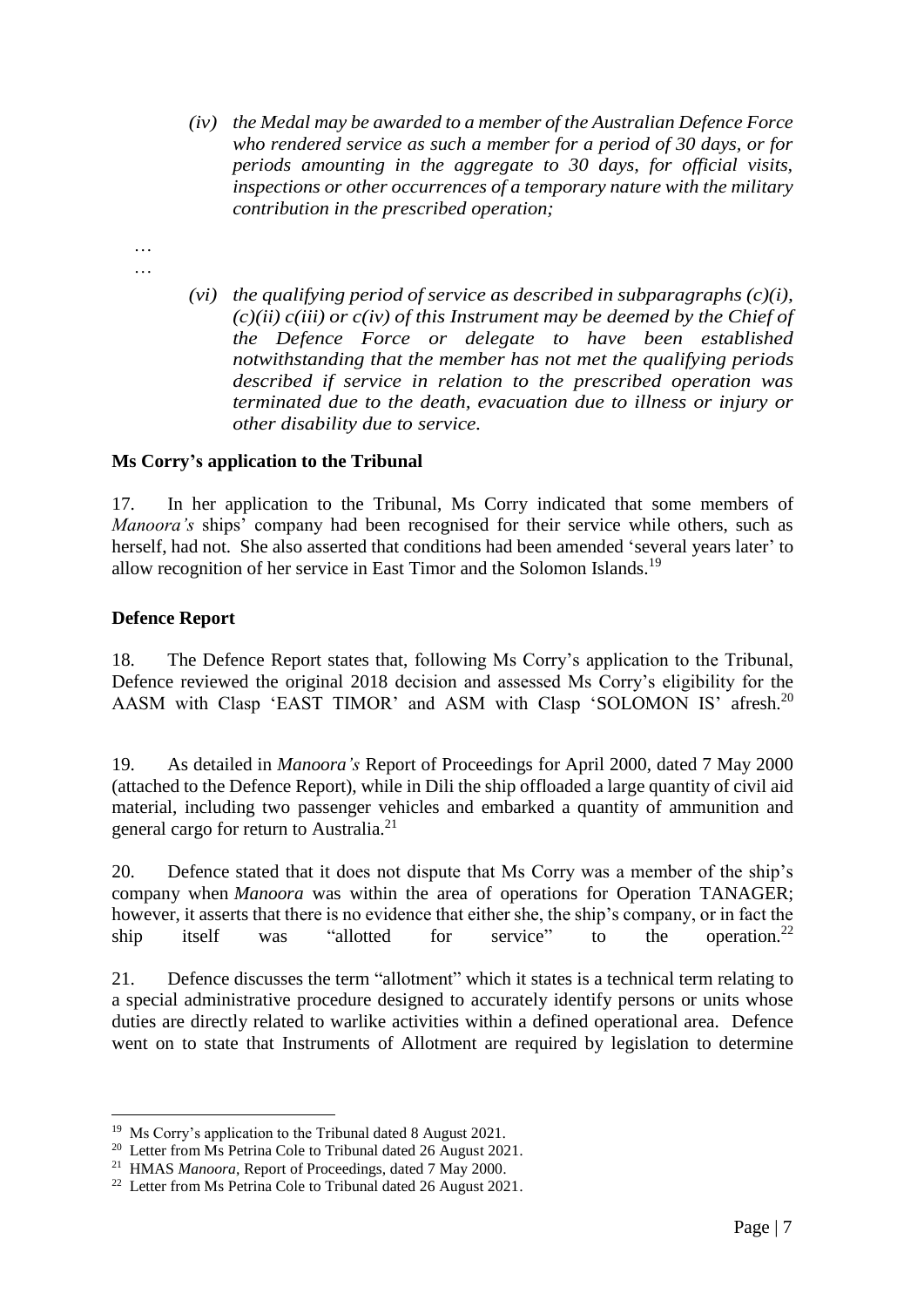eligibility for entitlements under both the *Veterans' Entitlements Act 1986* (the VEA) and the *Income Tax Assessment Act 1936* (the ITAA)*.* 23

22. Defence stated that Instruments issued for the purpose of the VEA require signature by the Vice Chief of the Defence Force (VCDF) in accordance with subsection 5B (2) of that Act, and in the case of the ITAA, the Chief of the Defence Force (CDF) delegates his or her responsibility to VCDF.

23. Defence further stated that: *'in contemporary times, "Allotment" (although not specifically worded as such) is reflected in an individual's service record within the Operational Service Log, showing the operation name and duration of service rendered on the operation. Neither her Service Record, nor ADO Service Record from (PMKeyS) contain entries of Ms Corry rendering any operational service during her posting on the HMAS* Manoora*.'* 24

24. Defence went on to state that: *'Further, lists grouped by ship or land force element, such as a Battalion Group, showing individuals from the respective Service, who rendered qualifying service for the AASM East Timor are held by Defence. The lists were used as the basis for awarding the AASM 'EAST TIMOR'. No such list exists for HMAS* Manoora.*'* 25

25. In response to Ms Corry's assertion that some members of *Manoora*'s ships' company had been recognised for the above service, Defence stated that any recognition provided solely for service between 17 and 18 April 2000 had been provided in error, and that no entitlement exists for such an award.<sup>26</sup>

# *ASM with Clasp 'SOLOMON IS'*

26. Concerning Ms Corry's claim for the ASM with Clasp 'SOLOMON IS', the Defence Report confirms that *Manoora* was deployed to the vicinity of the Solomon Islands on Operation PLUMBOB; entering the Area of Operations on 11 June 2000, and that from that date the ship was on standby in anticipation of the need to conduct evacuations by sea following a coup in Honiara. The ship departed the area on 21 June 2000. Defence state that service rendered on Operation PLUMBOB did not attract medallic recognition as the duration of the operation from 8-24 June 2000 was less than the generally required 30 days qualifying service for the award of an ASM.<sup>27</sup>

27. The Defence Report confirms that on 8 November 2000, *Manoora* departed Townsville on deployment to the Solomon Islands for Operation TREK in support of the International Peace Monitoring Team. The ship entered the area of the prescribed operation on 12 November 2000, where it remained until 12 December 2000. Defence states that if the requisite qualifying conditions were met, service rendered on Operation TREK attracted the ASM with Clasp 'SOLOMON IS'.

28. Defence relies on evidence within Ms Corry's Service Record and ADO Service

 $\frac{23}{23}$  Ibid.

<sup>&</sup>lt;sup>24</sup> Letter from Ms Petrina Cole to Tribunal dated 26 August 2021.

<sup>25</sup> Ibid.

<sup>26</sup> Ibid.

 $27$  Ibid.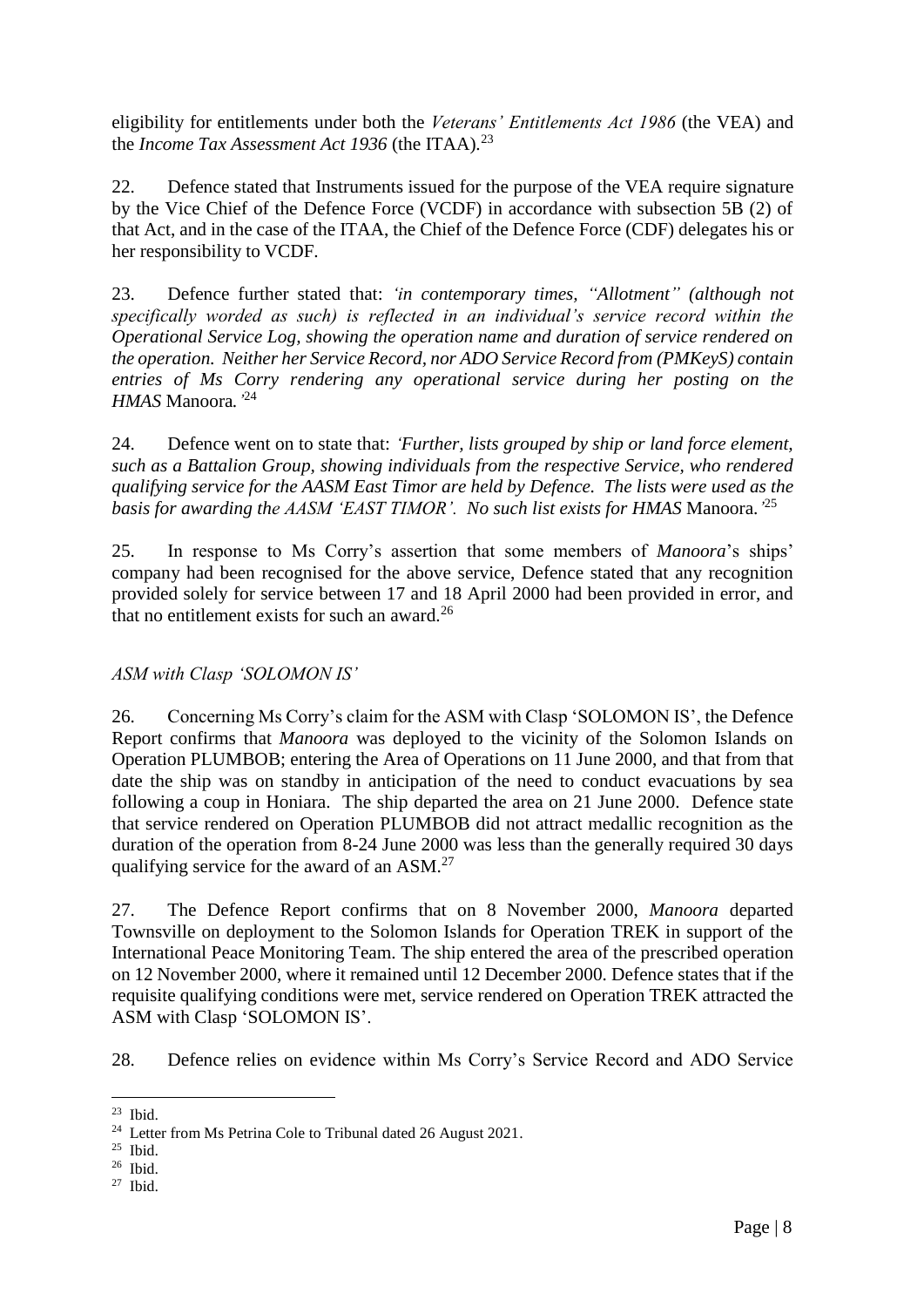Record from PMKeyS which indicates that she was posted to 'Shore' for discharge on 22 October 2000, and therefore not serving in *Manoora* during Operation TREK. Defence further state that Ms Corry's discharge was 'held in abeyance' due to a medical condition and she remained posted to 'Shore' until her eventual discharge on 3 January 2001.<sup>28</sup>

29. Defence relies on its conclusion that by virtue of being posted to 'Shore' at the time of the ship being deployed on Operation TREK, Ms Corry did not enter the area of operations or physically render any service on the HMAS Manoora while it was deployed on Operation TREK. 29

## *Ms Corry's comments on the Defence report*

30. On 31 August 2021, Ms Corry was provided with a copy of the Defence Report and asked to provide her comments on that report. Ms Corry's response, received on 15 September 2021, includes the following comments:

## *Concerning her service in East Timor*

31. Ms Corry stated: *"In addressing the AASM for East Timor, in April 2000 we were*  deployed by MHQ<sup>'30</sup> thus putting forward a view that the ship was in fact 'allotted'. She went on to assert that 'a decision was made for the ship to be deployed quickly, so as members of the ship's company could earn a medal or qualifying service for the ship's contribution.<sup>31</sup>

32. Ms Corry also provided some images of charts of the ship's passage from Sydney to Dili and thence to Darwin and emphasised the importance of the ship being present in Dili during Operation TANAGER, for over 24 hours, and its contribution to the mission.<sup>32</sup>

## *Concerning her service in the Solomon Islands*

33. Ms Corry outlined a number of hardships experienced by members of *Manoora'* ship's company on Operation PLUMBOB, and questioned why their contribution had not been acknowledged.<sup>33</sup>

#### **Tribunal Analysis**

34. This review, and three other applications relating to *Manoora*'s service in 2000, was brought about following an unsuccessful application to the Department of Veterans' Affairs for recognition of qualifying service by a former member of *Manoora*'s ships' company who had been awarded the AASM with Clasp 'EAST TIMOR' for his service in April 2000. That former member then made enquiries of Defence and was given written advice by Defence that the issue of the above award was made in error. However, in so doing, Defence did not seek return of the award, or advise that it would be cancelled.

 $28$  Ibid.

<sup>&</sup>lt;sup>29</sup> Letter from Ms Petrina Cole to Tribunal dated 26 August 2021.

<sup>30</sup> Maritime Headquarters Australia.

<sup>&</sup>lt;sup>31</sup> Ms Corry's comments on the Defence Report (undated).

 $32$  Ibid.

<sup>33</sup> Ibid.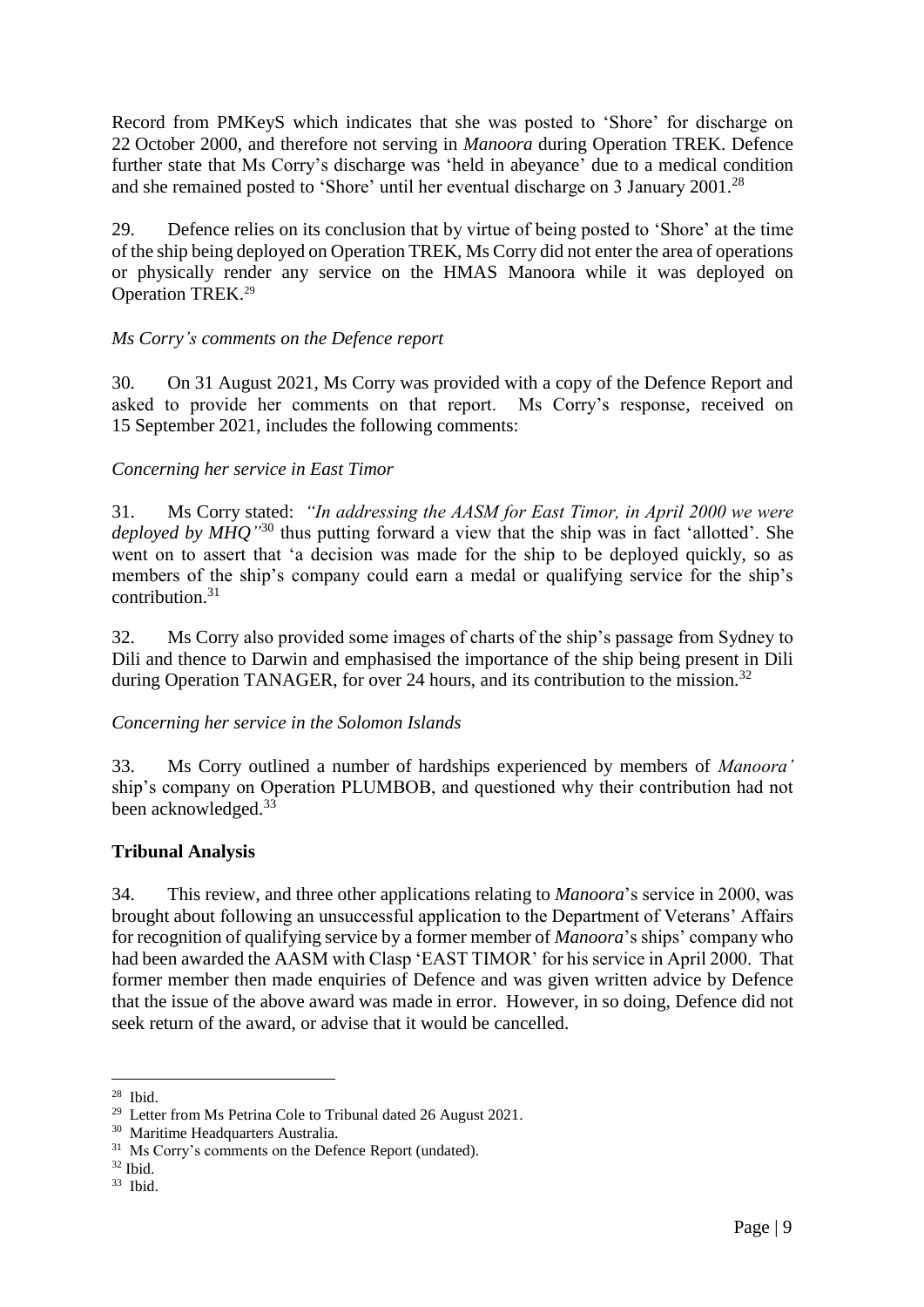35. The former member later contacted other former members of *Manoora*'s ship's company via Facebook and invited anyone who had made application for the award and been refused to submit an application for review in the Tribunal, with *'the main claim of having the whole crew sorted out'*.

36. It is clear that, to be awarded the ASM with Clasp "SOLOMON IS' arising from Operation TREK in 2000, a member of the crew of *Manoora* relevantly had to have "rendered service" for 30 days or more. Service rendered in *Manoora* during the preceding Operation PLUMBOB from 8-24 June 2000 was substantially less than 30 days, and did not attract medallic recognition. As Ms Corry's service records indicate that she was not on board *Manoora* at the relevant time during Operation TREK (which she did not dispute at hearing), she cannot satisfy that eligibility and thus the decision to not recommend her for award of the ASM with Clasp 'SOLOMON IS' was correct and must be affirmed by the Tribunal.

37. However, it is clear that Ms Corry did render service in *Manoora* when it visited Dili, East Timor on 17-18 April 2000 and was within the prescribed area of operations for Operation TANAGER. Because that visit was for 1-2 days but no longer, whether Ms Corry is eligible for award of the AASM with Clasp 'EAST TIMOR' turns on whether or not her service at that time was "allotted service".

38. While the Defence Report provided some explanation of the meaning of that term and contended that the eligibility criteria had not been met, the Tribunal sought a better understanding of related issues. As those representing Defence at the hearing were unable to respond fully to the questions asked by the Tribunal at that time, the Tribunal requested that Defence provide a supplementary submission to address the following questions:

- Is there a statutory definition of the term "allotted service" or "allotment"?
- If not, is there an authoritative administrative definition?
- In either case, what are the criteria by which decisions are made to allot or not allot?
- Was there an express decision not to allot *Manoora* to Operation TANAGER or was it simply not allotted?
- What are the criteria by which decisions are made to retrospectively allot?

39. Defence provided that supplementary submission on 4 April 2022 and it was then forwarded to Ms Corry for her consideration. Ms Corry responded on 16 April 2022. She did not directly address the substance of the answers that Defence had provided to the above questions. Rather, the essence of her response appeared to be a request that the CDF be asked to consider whether HMAS *Manoora* should have been allotted or force assigned. We deal with that issue further below.

40. The term "allotted service" is not defined in the AASM Regulations or in other Defence legislation. However, section 5B of the *Veterans' Entitlements Act 1988* provides as follows:

*(1) In this Act, unless the contrary intention appears:*

*allotted for duty in an operational area has the meaning given by subsection (2).*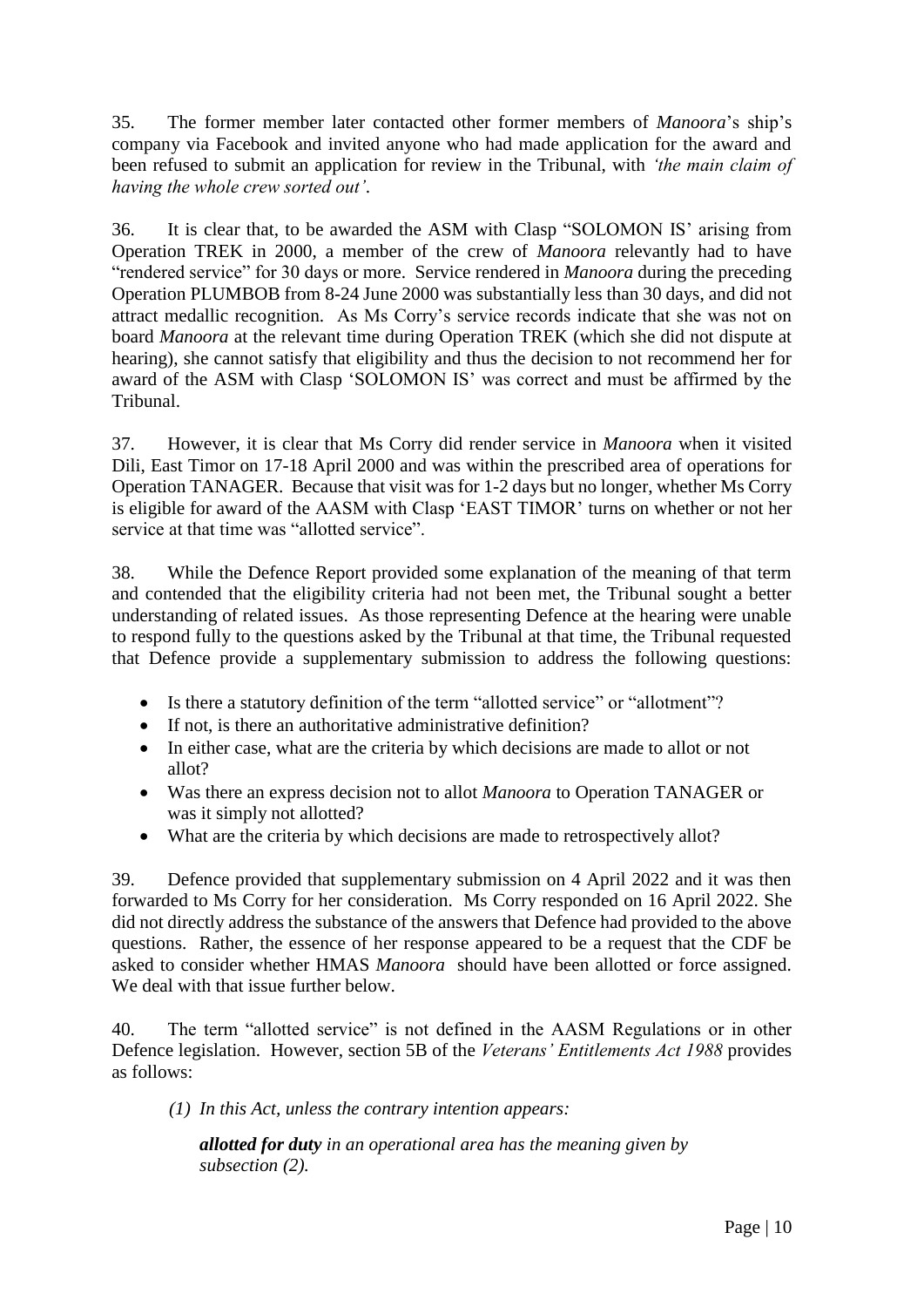*Allotted for duty*

- *(2) A reference in this Act to a person, or a unit of the Defence Force, that was allotted for duty in an operational area is a reference:*
	- *(a) in the case of duty that was carried out in an operational area described in item 1, 2, 3, 4, 5, 6, 7 or 8 of Schedule 2 (in column 1)—to a person, or unit of the Defence Force, that is allotted for duty in the area (whether retrospectively or otherwise) by written instrument issued by the Defence Force for use by the Commission in determining a person's eligibility for entitlements under this Act; or*
	- *(b) in the case of duty that was carried out in an operational area described in item 3A, 3B, 9, 10, 11, 12, 13, 14 or 15 of Schedule 2 (in column 1)—to a person, or unit of the Defence Force, that is allotted for duty in the area (whether retrospectively or otherwise) by written instrument signed by the Vice Chief of the Defence Force for use by the Commission in determining a person's eligibility for entitlements under this Act; or*
	- *(c) to a person, or unit of the Defence Force, that is, by written instrument signed by the Defence Minister, taken to have been allotted for duty in an operational area described in item 4 or 8 in Schedule 2 (in column 1).*

41. East Timor during the relevant period in 2000 is not listed in any of the items in Schedule 2 referenced in this definition.

42. While Defence advised that it had found no express decision not to allot HMAS *Manoora* to Operation TANAGER, it drew the Tribunal's attention to a Minute dated 30 March 2001 from the then Head Strategic Command, Air Vice Marshal Angus Houston, which evidences that the possibility of retrospective force assignment (or allotment) of units to Operation TANAGER had been considered but that the Chief of the Defence Force had decided that *"units based in Australia employed on national tasking in limited support of Australian, and on occasions, other force elements are not an integral part of the* [Peace Keeping Force]*, and that there is no intention to force assign such units or their sub-elements to Operation TANAGER."*

43. In support of her application for review, Ms Corry submitted a statement from *Manoora*'s former Engineering Officer, Commander Anthony John Vine RAN (Retd) in which he expressed the view that *Manoora* should have been force assigned or allotted and that the issue of why it was not force assigned should be investigated and resolved before any final determination is made of Ms Corry's eligibility.

44. The Tribunal does not have jurisdiction to review decisions to issue allotment instruments under section 5B of the *Veterans' Entitlements Act 1988.* 

45. While it does have power under section 110VB(3) to make any recommendation to the Minister that it considers appropriate arising out of a review that is within its jurisdiction, the Tribunal is not satisfied that Commander Vine's statement is sufficient to warrant it recommending the further investigation he urges. This is because Commander Vine's statement focusses on what he regards as unsatisfactory conduct of the management and

*…*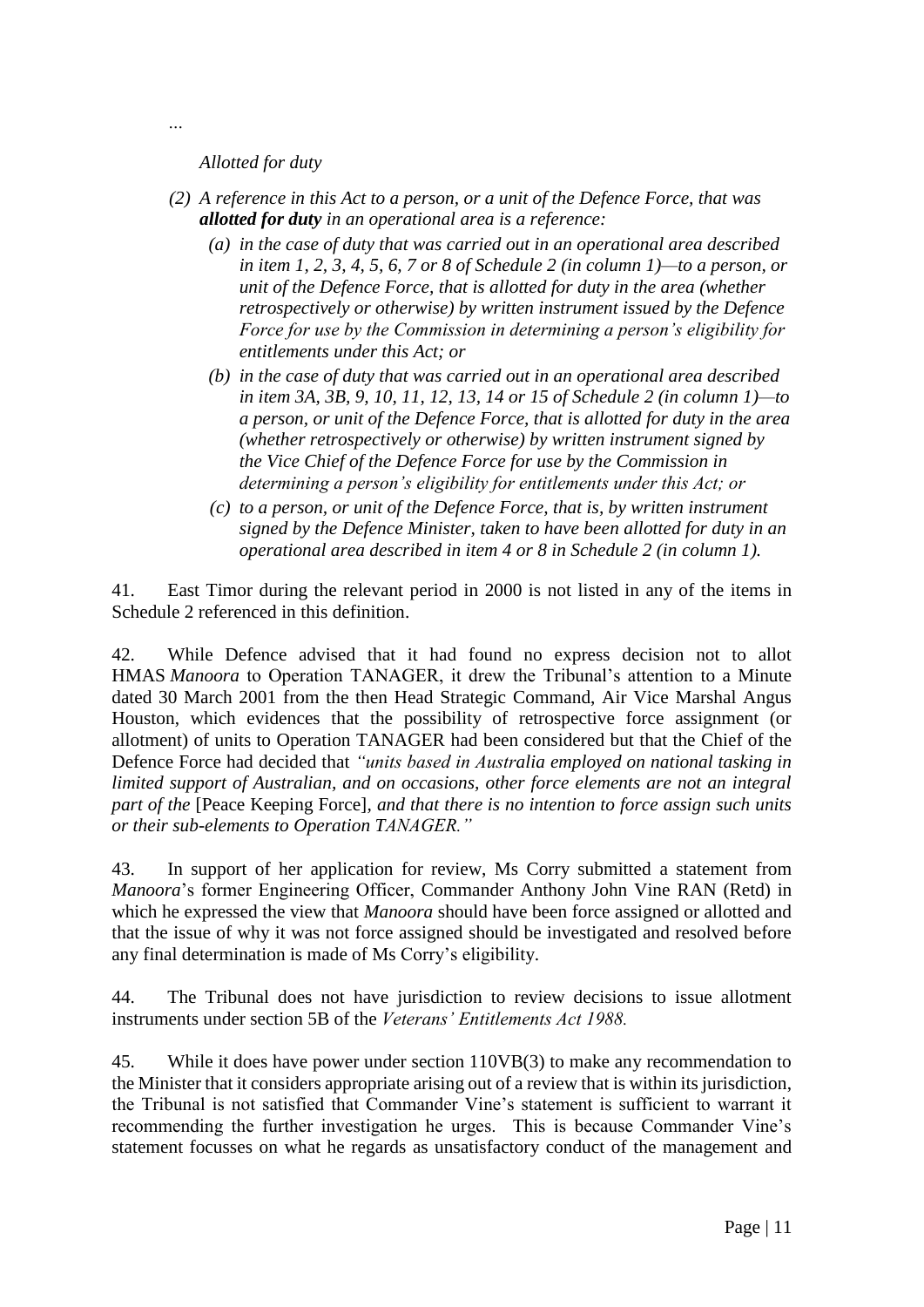command of *Manoora* rather than on the warlike or other nature of the service it performed while in East Timor.

46. The Tribunal is further not satisfied that it should recommend any further consideration of retrospective allotment of *Manoora* by the CDF as requested by Ms Corry, as the evidence shows that this has previously been considered at the most senior levels of the ADF and there is nothing in the record of that consideration that suggests its conclusion was unwarranted. As with Commander Vine's statement, Ms Corry's request in this regard does not focus on the warlike or other nature of the service which *Manoora* performed while in East Timor.

47. Therefore, because HMAS *Manoora* and its ship's company were not allotted for service on Operation TANAGER, Ms Corry is not eligible to receive the AASM with Clasp 'EAST TIMOR' and the decision under review must be affirmed by the Tribunal.

48. Nevertheless, the Tribunal should not let the issues raised by Ms Corry (and other applicants seeking the same award) rest there.

49. She and others have asserted that several members of the crew who rendered the same service have been awarded the AASM with Clasp 'EAST TIMOR'. Names of at least some persons said to be in this category have been mentioned orally or in writing in the course of the Tribunal's review process and, while it is inappropriate for them to be mentioned here, they are known to Defence.

50. While Ms Corry accepted at hearing that "two wrongs don't make a right" and that she should not be similarly awarded just for the sake of consistency if others have been wrongly awarded, she is justifiably aggrieved by the injustice and inequity she perceives. She is not alone in this, as is apparent from other applications for review currently before the Tribunal.

51. Defence has stated that any such awards to crew members with only the same service would have been made in error. At the same time Defence has not challenged the assertion that it advised one such recipient that he had been awarded in error but did not seek return of the award, or advise that it would be cancelled.

52. The Tribunal accepts that it is simply inevitable that, on occasions, an award may be made in error and, in the absence of evidence of wilful negligence or deliberate corruption or similar, it does not believe that those responsible for such errors should be castigated.

53. But it does consider that, to allow identified errors to stand without remediation or to fail to investigate reasonably alleged or suspected errors, calls into question the very integrity of the defence honours and awards system and of the Department's administration of it and that this would be a cause for criticism.

54. At the hearing of this matter, Ms Callaghan advised that the Directorate has the capacity to identify any crew members of *Manoora* on 17 and 18 April 2000 who have been awarded the AASM with Clasp 'EAST TIMOR'. She noted that it is possible that any such persons might properly have been awarded the AASM if they met an alternative eligibility criterion during another period in East Timor. And she noted that Defence may not have current contact details for any such person if they had no ongoing relationship with Defence.